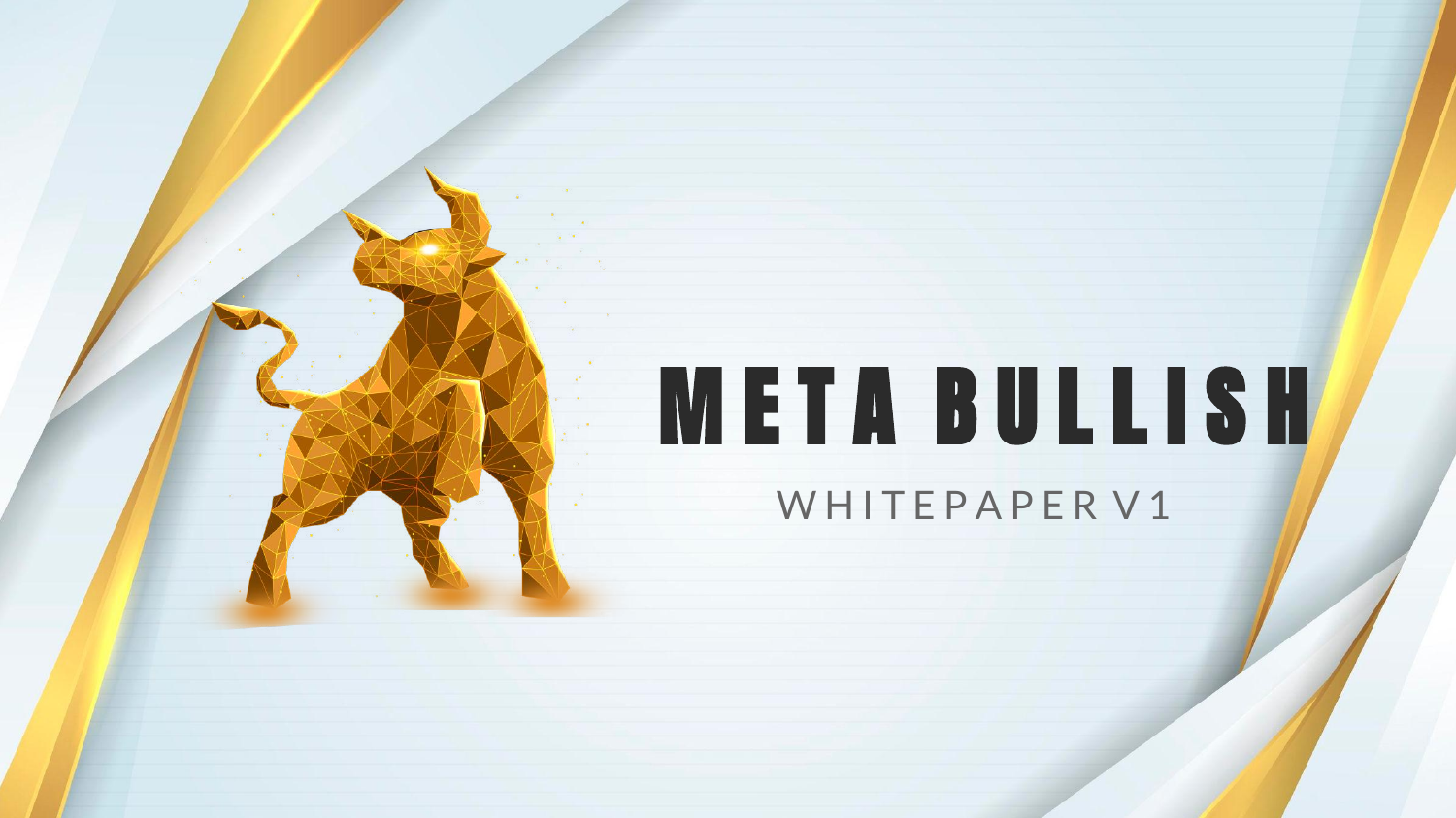# Metaverse most Bullish! METABULLISH is here.

This is the most Bullish token in the Metaverse and easily going to be the most Bullish token of 2021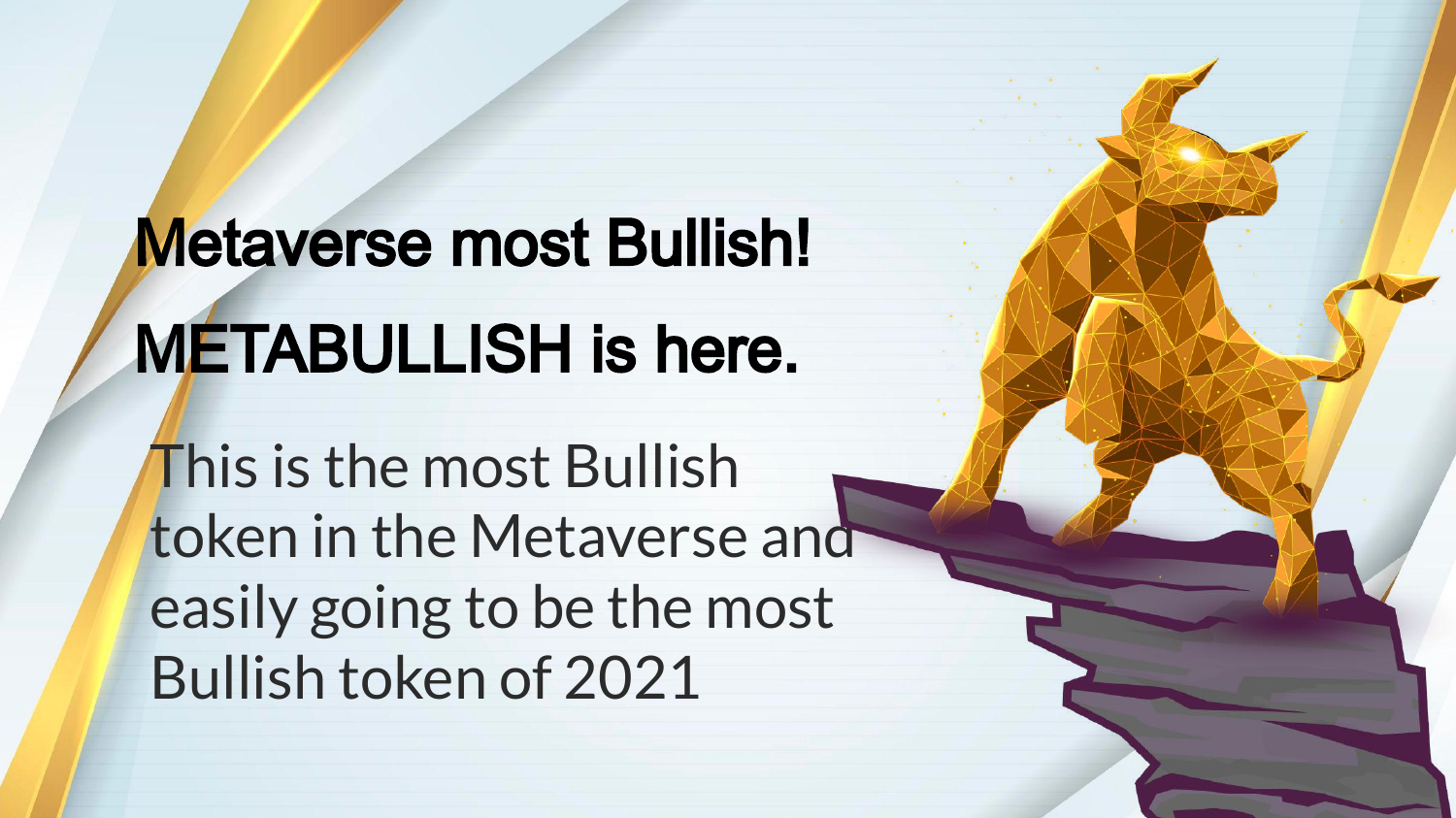### **OUR FEATURES** MetaBullish. Big Vision. Great Features

**2% Redistribution. Hold MetaBullish** and gift yourself 2% rewards in ETH hourly. You certainly don't want to miss this free ETH gift



MetaBullish develops the best utility in the Metaverse.



**Bullish Marketing** 5% of every transaction is dedicated to dishing out the most Bullish marketing in the Metaverse.

**2% Auto Liquidity Pool** 2% of every transaction is dedicated to strengthening the Liquidity Pool.

2%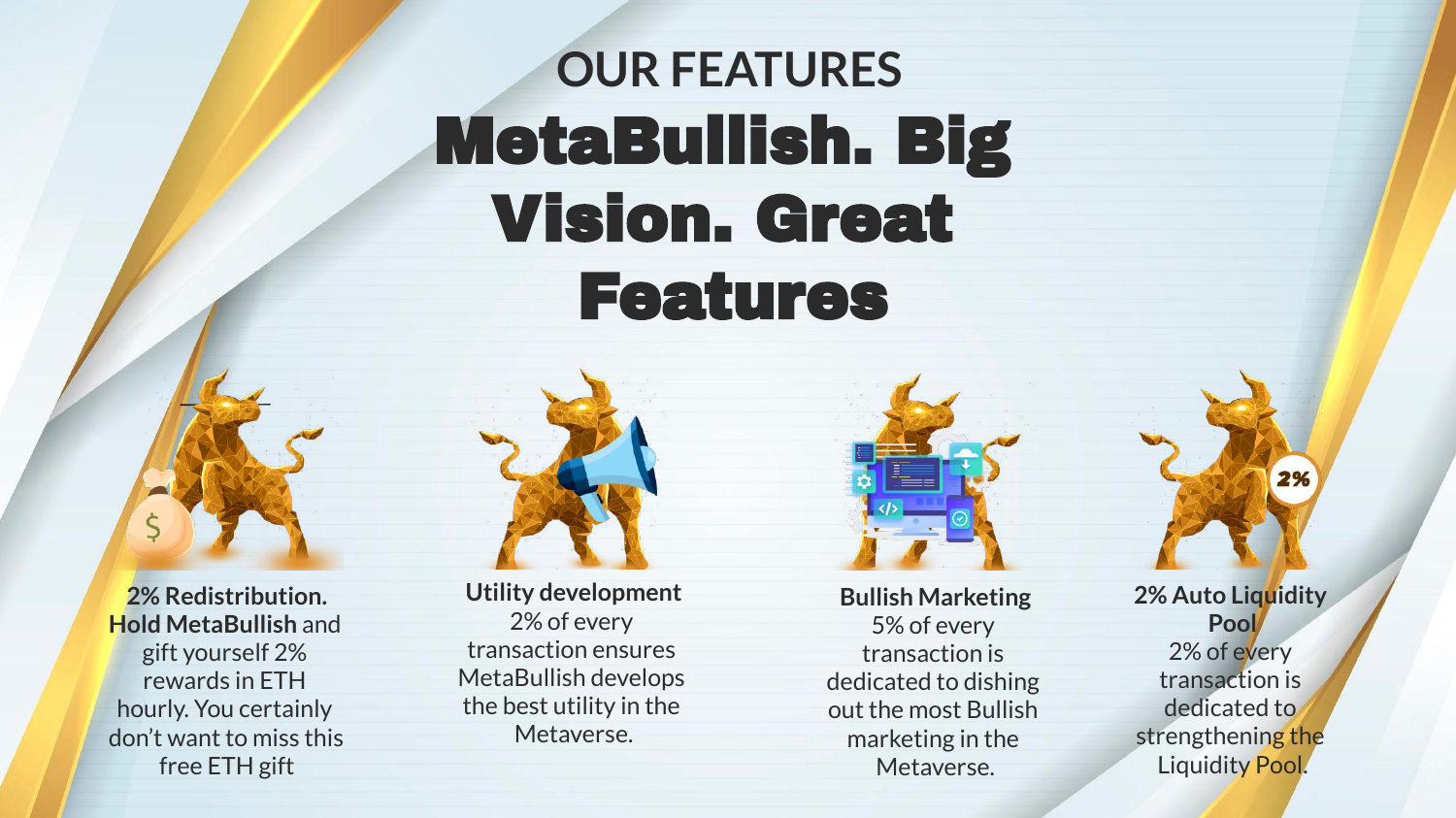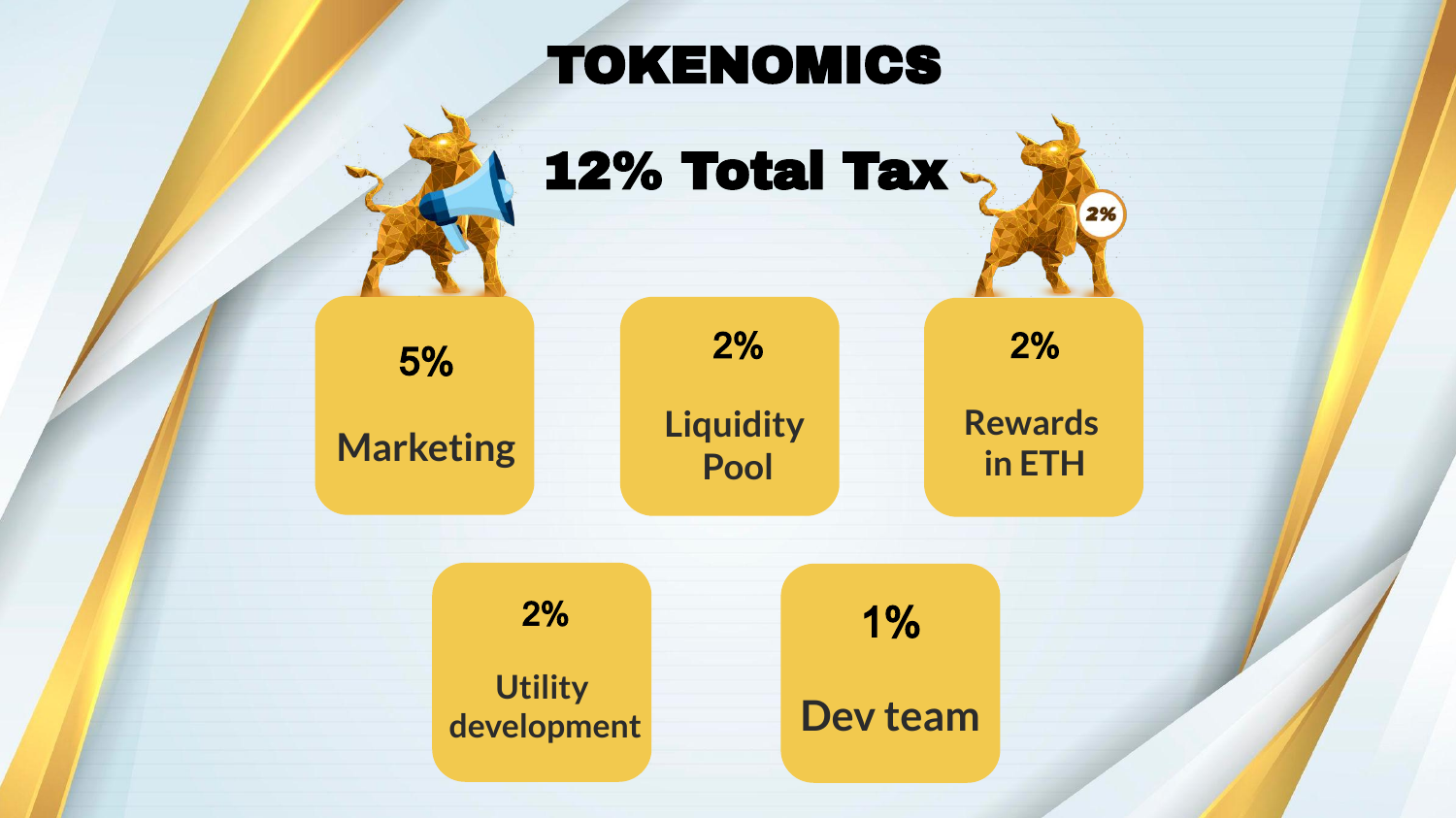## About MetaBullish

**This is the most Bullish token** in the Metaverse and easily going to be the most Bullish token of 2021. There's no better way to end 2021 and begin your 2022 other than doing it in a #Bullish style. Wipe your tears from those slow rug hype tokens and jump on Dave's promising MetaBullish token.

#### **MINT IT HERE**

Well, you could call this your avatar NFT generator. An avatar maker where you can create a character by selecting your attributes (face shape, eyes, nose, ears, body shape, clothing, etc). After creating your character, you can mint it as an NFT. But if someone has created that likeness before, you can't mint that particular character, therefore you have to buy it to use it. The original creator will get a share of the sale.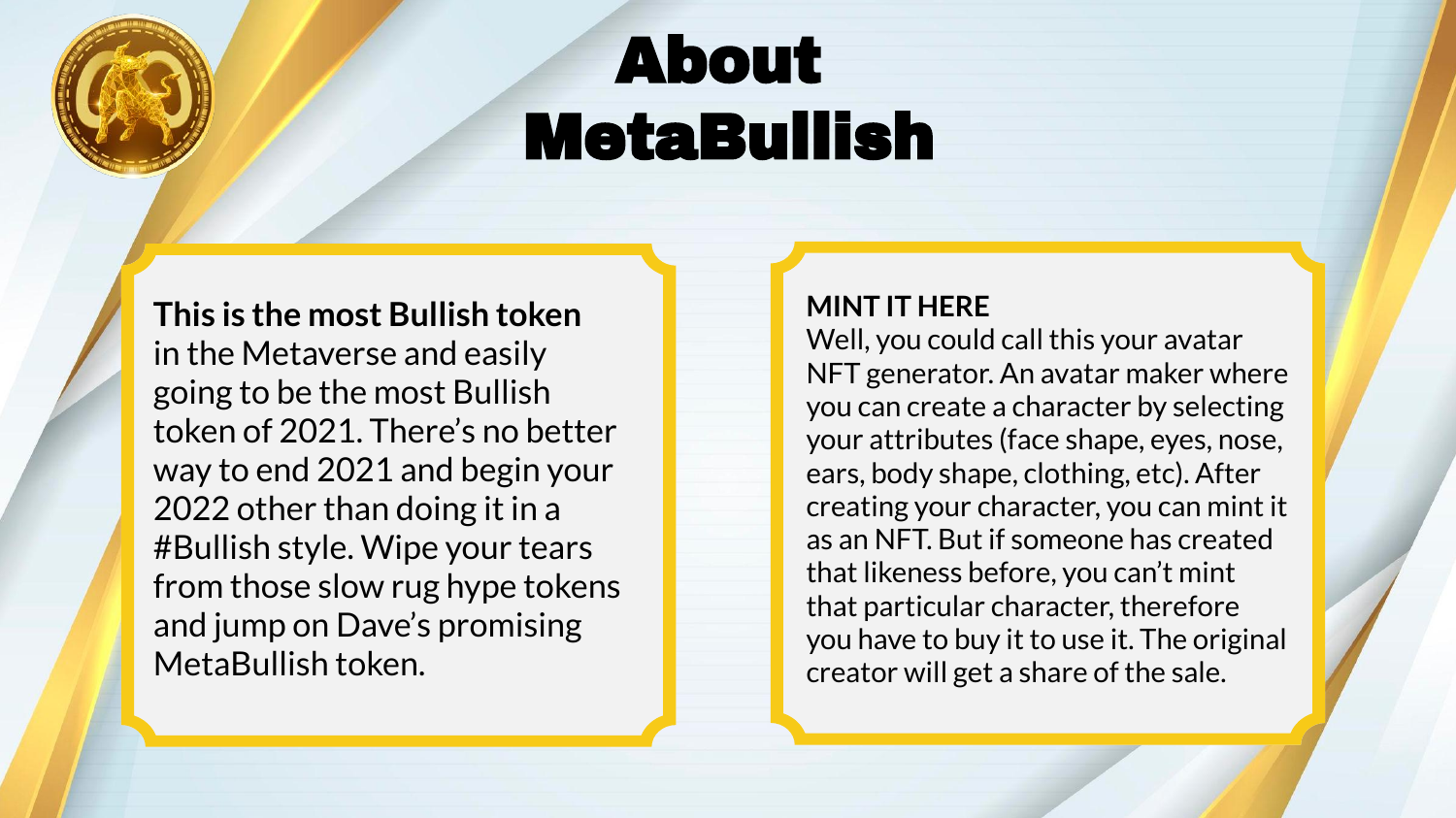### Roadmap

Phase 1

Phase 2

Phase 3



- **Introduction of MetaBullish**
- Founder's doxx presentation video
- Organic awareness campaign
- Private sale
- Marketing strategy
- Contract Audit
- KYC verification
- Poocoin ads
- Presale Whitelist competitions
- Huge marketing campaign
- Pinksale presale
- PancakeSwap Listing
- P2W wallet connect game
- 5000 holders

 $\circ$ 



- Big Marketing Push
- Coingecko Listing
- Coinmarketcap listing
- Second audit Certik
- PooCoin Ads
- Avatar NFT generator
- 25,000 holders

◦

• 100m marketcap



- First Utility development
- Endorsements
- listings

◦

- Partnerships
- Possible Staking
- 100,000 holders
- 500m marketcap
- Bigger marketing push and celebrity endorsements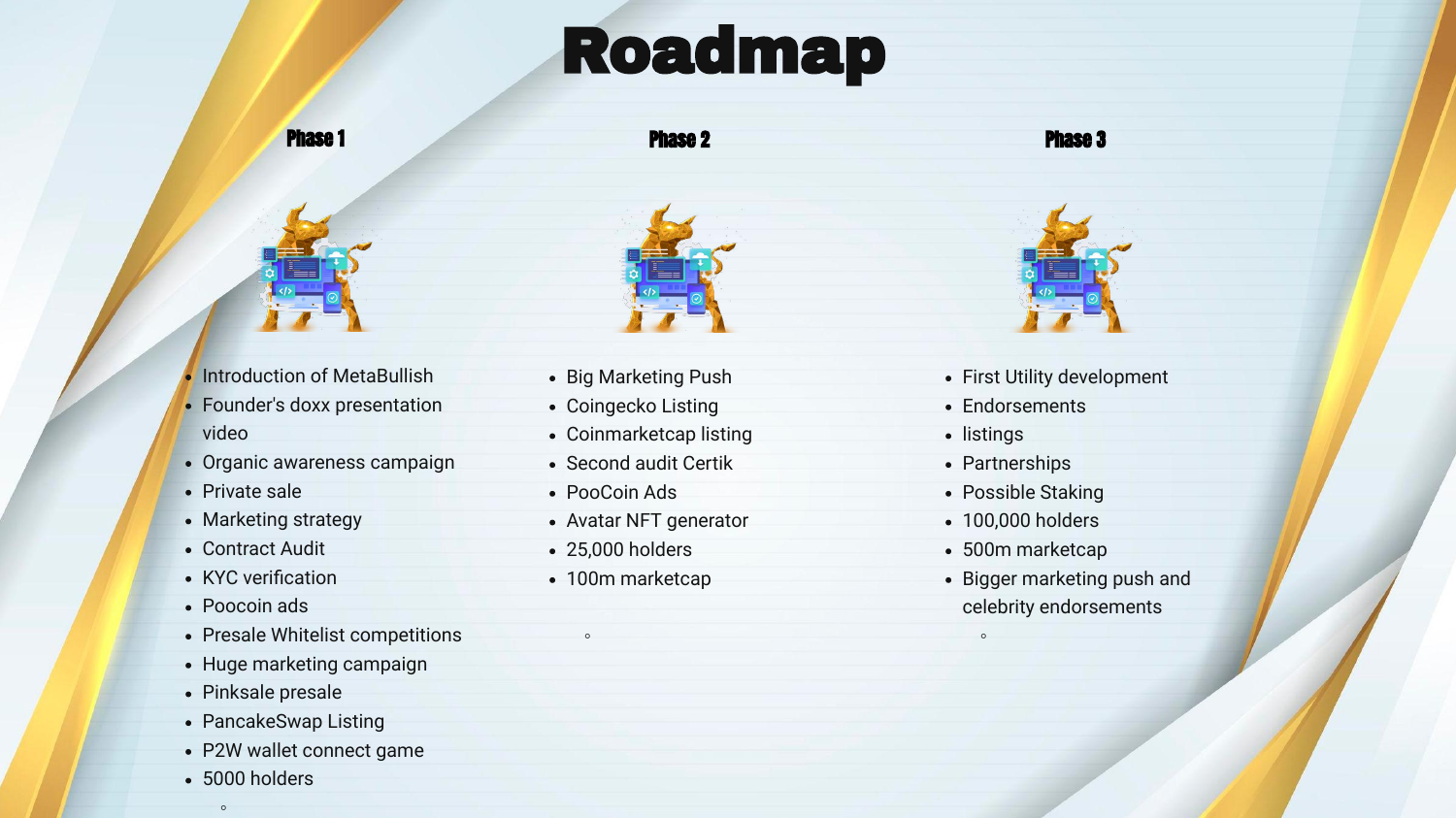### MetaBullish Dave

### **Dave is doxxed**

Our key team is KYC verified by Pinksale. Dave is fully doxxed.